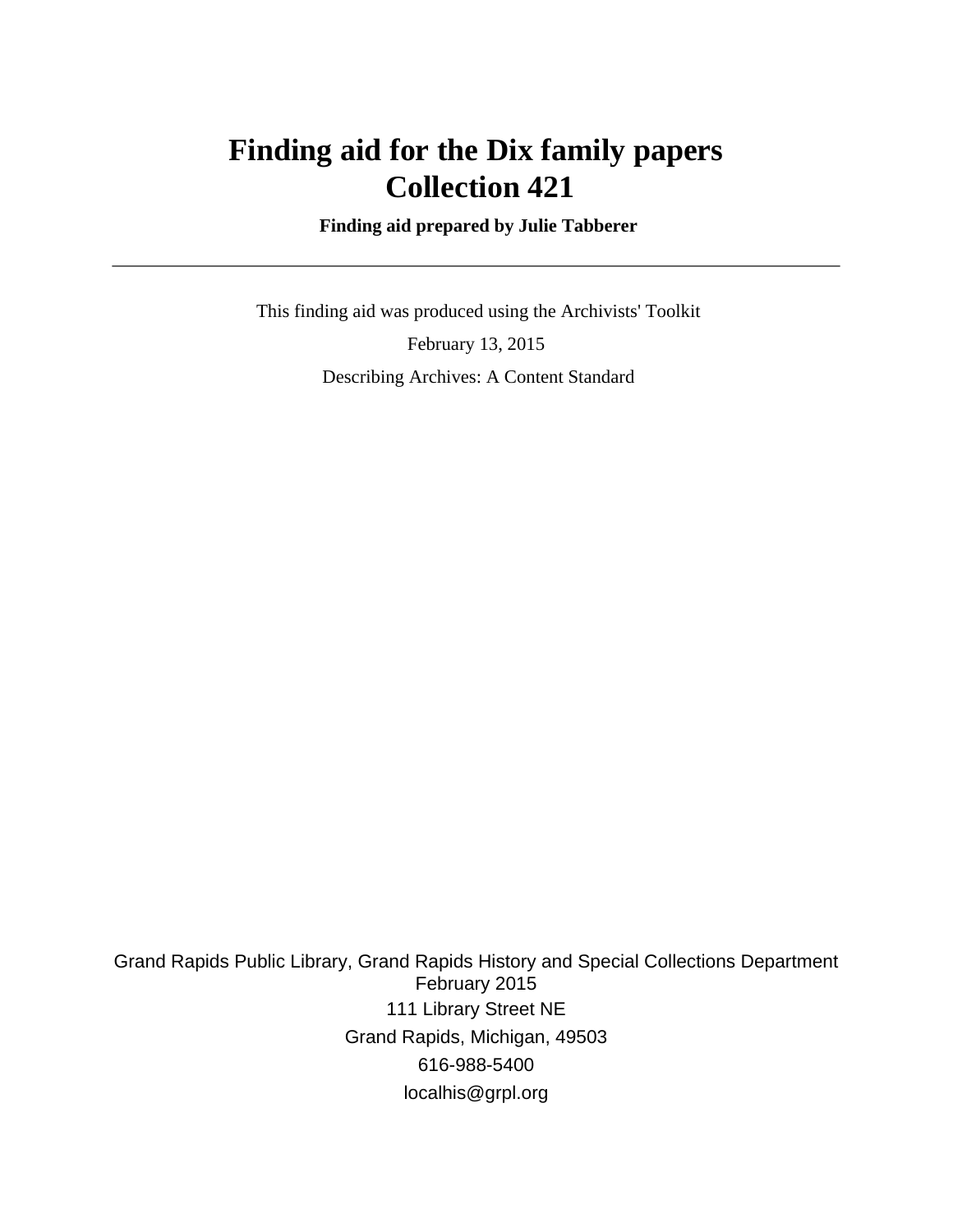# **Table of Contents**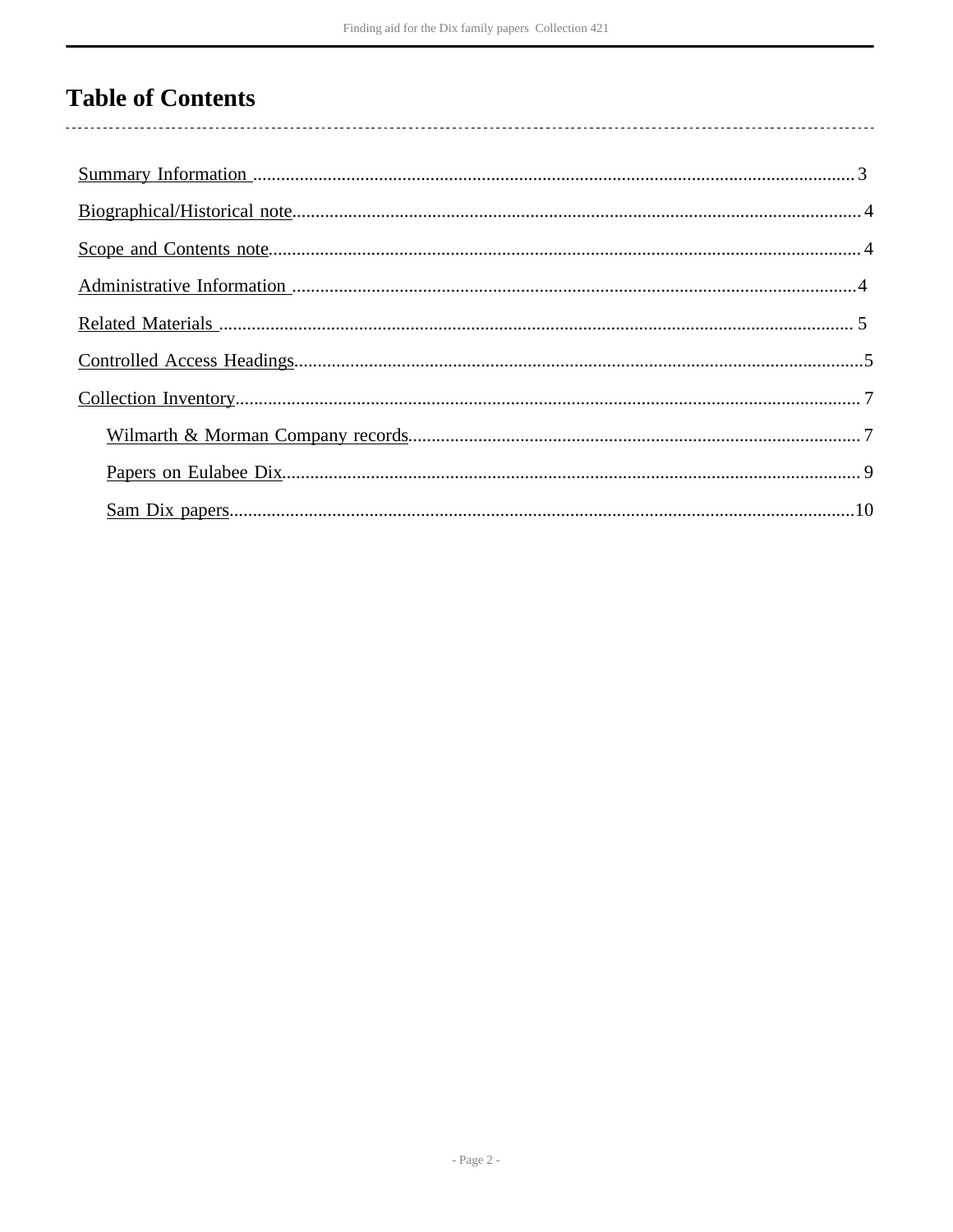# <span id="page-2-0"></span>**Summary Information**

| <b>Repository</b> | Grand Rapids Public Library, Grand Rapids History and Special<br><b>Collections Department</b>                                                                                                                                                                                                                                                                                                                                                                                                                                                                                                                                                                                                                                                                                                              |
|-------------------|-------------------------------------------------------------------------------------------------------------------------------------------------------------------------------------------------------------------------------------------------------------------------------------------------------------------------------------------------------------------------------------------------------------------------------------------------------------------------------------------------------------------------------------------------------------------------------------------------------------------------------------------------------------------------------------------------------------------------------------------------------------------------------------------------------------|
| <b>Creator</b>    | Samuel M, Dix, 1916-2006                                                                                                                                                                                                                                                                                                                                                                                                                                                                                                                                                                                                                                                                                                                                                                                    |
| <b>Title</b>      | Dix family papers                                                                                                                                                                                                                                                                                                                                                                                                                                                                                                                                                                                                                                                                                                                                                                                           |
| Date [bulk]       | Bulk, 1958-1996                                                                                                                                                                                                                                                                                                                                                                                                                                                                                                                                                                                                                                                                                                                                                                                             |
| Date [inclusive]  | 1918-1927, 1958-1996                                                                                                                                                                                                                                                                                                                                                                                                                                                                                                                                                                                                                                                                                                                                                                                        |
| <b>Extent</b>     | 1.0 Linear feet                                                                                                                                                                                                                                                                                                                                                                                                                                                                                                                                                                                                                                                                                                                                                                                             |
| Language          | English                                                                                                                                                                                                                                                                                                                                                                                                                                                                                                                                                                                                                                                                                                                                                                                                     |
| <b>Abstract</b>   | Samuel M. Dix (20 November 1916-20 June 2006) was an industrial<br>engineer/consultant and a community activist in Grand Rapids, Michigan.<br>This collection reflects his interests and includes material on the Grand<br>Rapids Symphony Society (1958-1968), Fountain Street Baptist Church<br>(salary survey, 1960-1961), abortion reform (1969-1977), the U.S. energy<br>crisis (1977-1978), the Cannon Monitors (Cannon Township political<br>group, 1992) and on the development of Dix's property into the Dix<br>Farm Habitat (1994-1995). Also included are business records from the<br>Wilmarth & Morman Company, manufacturers of grinding machine tools,<br>and material on the nationally known artist Eulabee Dix, including an<br>unpublished memoir written by her daughter, Joan Gaines. |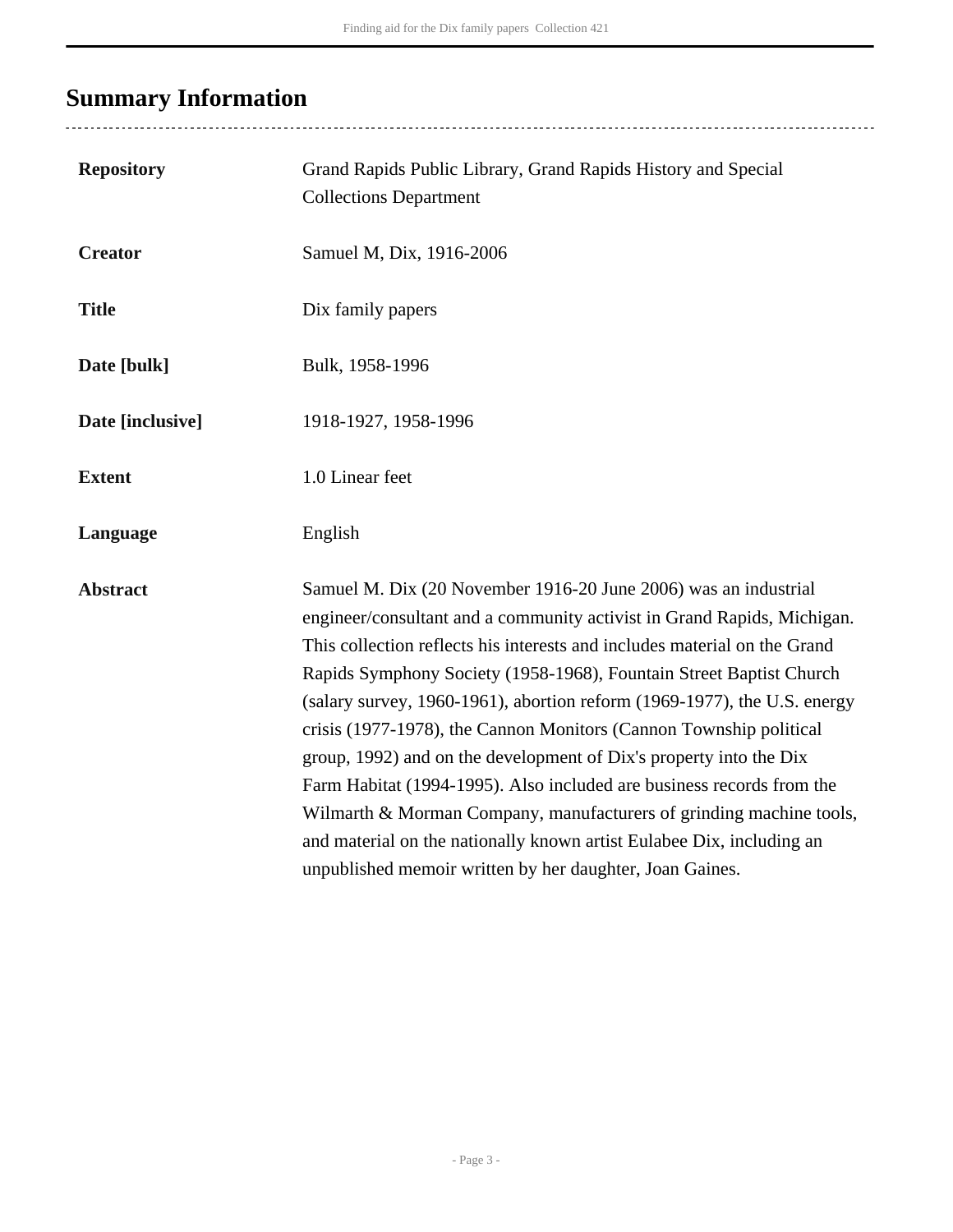# <span id="page-3-0"></span>**Biographical/Historical note**

Samuel M. Dix (20 November 1916-20 June 2006) was an industrial engineer/consultant and a community activist. After serving in the U.S. Navy and working for several companies, he started his own business, S.M. Dix and Associates, in Grand Rapids in 1952. In addition to his work as an engineer and planner, Dix was active in community and political affairs. His interests, as reflected in this collection, ranged from the Grand Rapids Symphony to abortion reform, the energy crisis and township government.

Dix was the son of Horace Philip Dix Jr. and Helen Morman (daughter of Samuel A. Morman). Dix graduated from Central High School. He obtained an undergraduate and master's degree from Dartmouth College. He married Dorothy Swanson in 1951. They had three children: Stephen, Peter and Pamela.

# <span id="page-3-1"></span>**Scope and Contents note**

This collection reflects the interests of Samuel M. Dix, as well as his family. Dix's papers include material on the Grand Rapids Symphony Society (1958-1968), Fountain Street Baptist Church (salary survey, 1960-1961), the U.S. energy crisis (1977-1978), the Cannon Monitors (Cannon Township political group, 1992) and on the development of Dix's property into the Dix Farm Habitat (1994-1995).

Also included are letters, news articles, meeting minutes and papers on abortion reform. These papers provide valuable insight into the abortion reform movement on a city and state level. The material reflects differing view points from many people in the local community. It also addresses the coverage of abortion reform in the local news media, with a focus on possible news bias.

In addition, the collection includes business records, advertising, correspondence and photographs from the Wilmarth & Morman Company, manufacturers of grinding machine tools.

Lastly, the collection contains material on the nationally recognized artist Eulabee Dix, who was Samuel Dix's aunt. Included are photographs of her works and pamphlets and ephemera from exhibits, as well as correspondence from family members regarding her work. Of note is an unpublished memoir written by her daughter, Joan Gaines.

# <span id="page-3-2"></span>**Administrative Information**

### **Publication Information**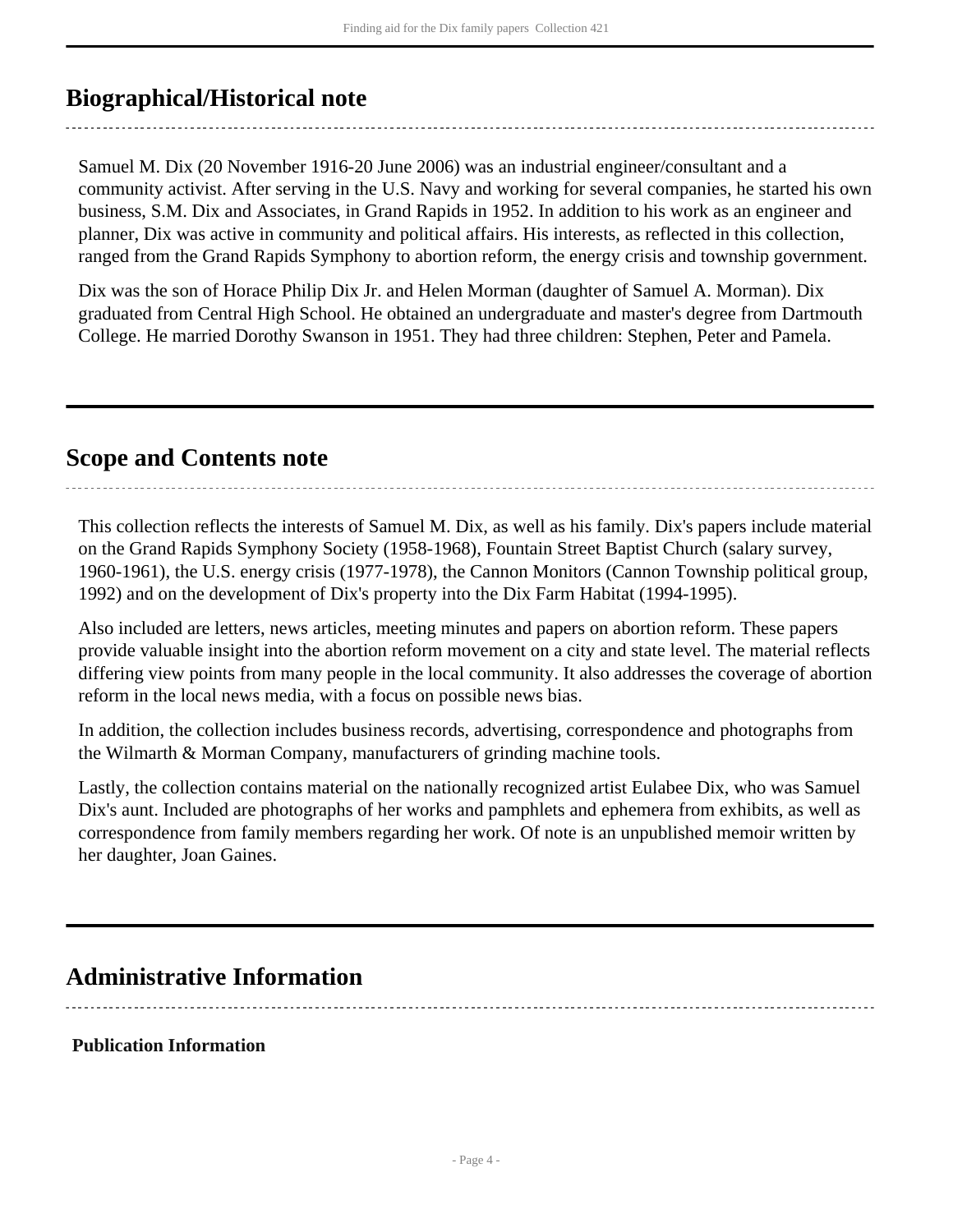Grand Rapids Public Library, Grand Rapids History and Special Collections Department February 2015

#### **Immediate Source of Acquisition note**

Peter and Cheryl Dix, from the estate of Samuel M. Dix, 2006.059

# <span id="page-4-0"></span>**Related Materials**

#### **Related Archival Materials note**

54-19-33 – image, Wilmarth & Morman Co. machine equipment

1982 interview with Samuel Dix, Collection 166, GR Press Monday Guest oral history and graphics collection

Correspondence and publications, Samuel Dix, Collection 304, Gerald Elliot Michigan Authors

Catalogs, Wilmarth & Morman Co., Collection 246, GRPL general trade catalog collection

Bentley Historical Library: Michigan Abortion Referendum Committee Records, 1969-1972

## <span id="page-4-1"></span>**Controlled Access Headings**

### **Corporate Name(s)**

- Fountain Street Church (Grand Rapids, Mich.).
- Grand Rapids Symphony.
- Wilmarth & Morman Company. (Grand Rapids, Mich.)

### **Genre(s)**

• family papers

### **Geographic Name(s)**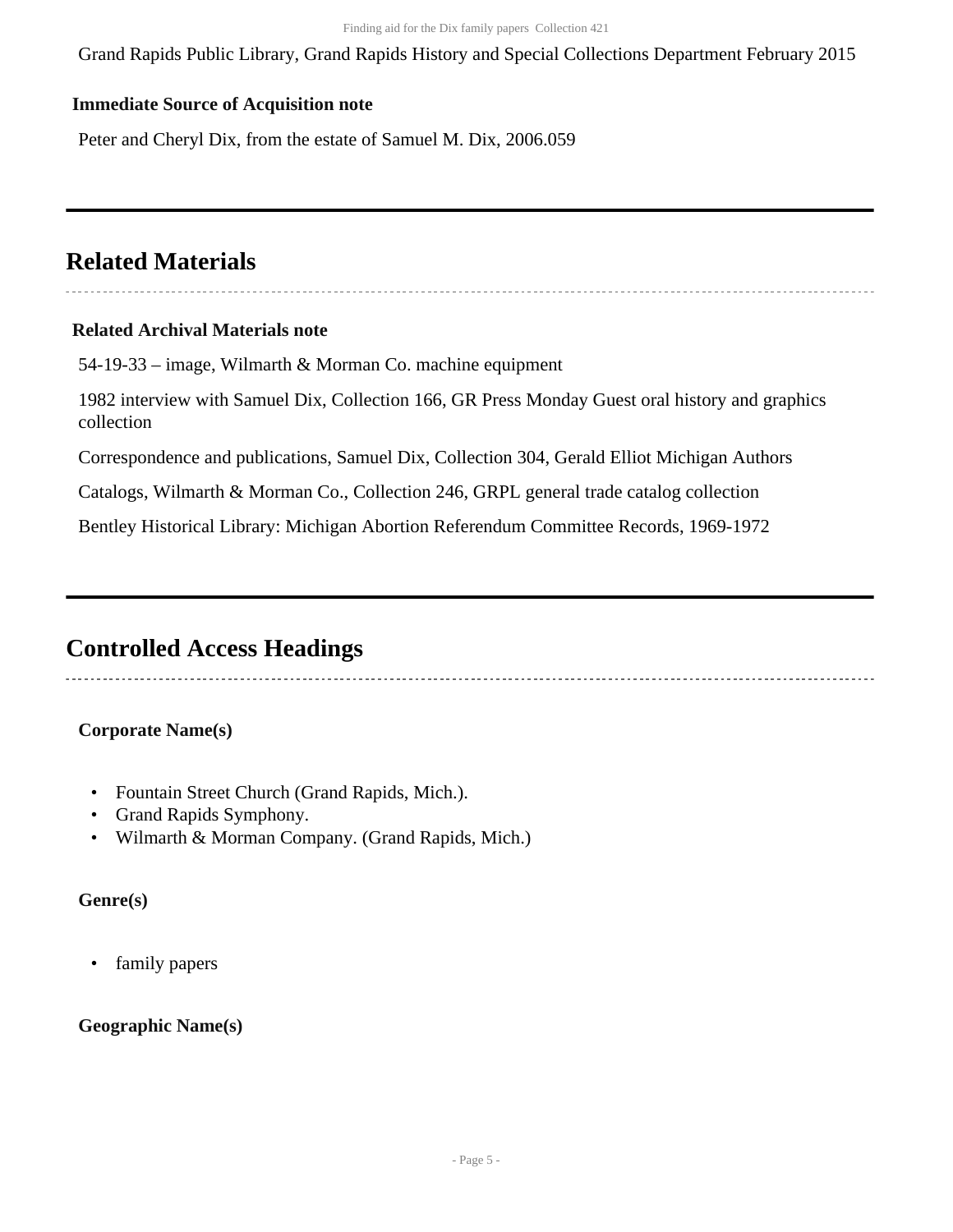- Cannon (Mich. : Township) -- History
- Grand Rapids (Mich.) -- History

## **Personal Name(s)**

• Dix, Eulabee, 1878-1961

### **Subject(s)**

- Abortion -- Law and legislation -- Michigan
- Artists -- Michigan -- Grand Rapids
- Energy policy -- United States
- Land use -- Planning
- Women -- Michigan -- Grand Rapids -- History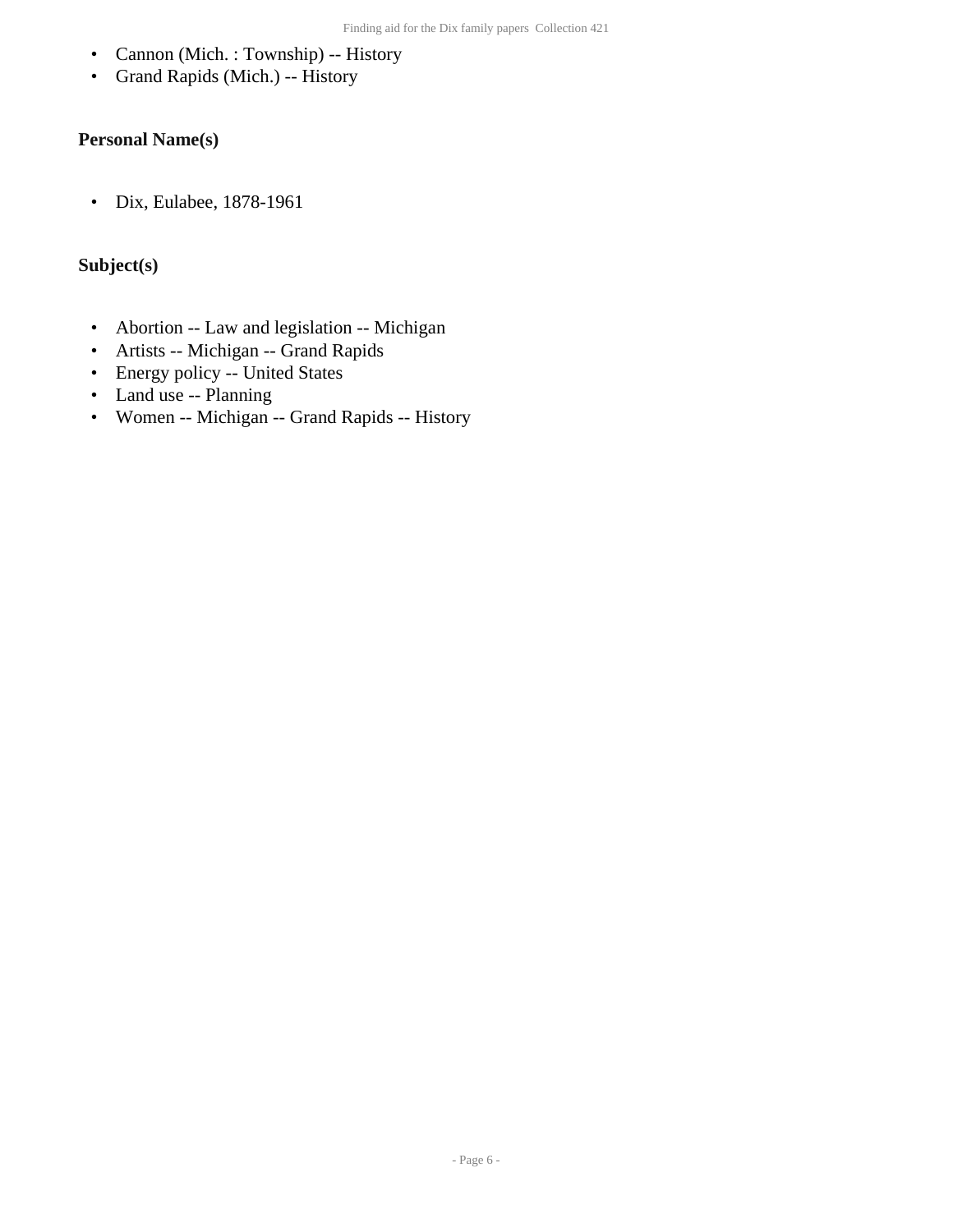# <span id="page-6-0"></span>**Collection Inventory**

#### <span id="page-6-1"></span>**Wilmarth & Morman Company records circa 1918-1927**

#### **Scope and Contents note**

The Wilmarth & Morman Company manufactured grinding machine tools. The company was organized in Grand Rapids in May 1900. In 1927 the company was sold to the Covel-Hanchett Company and the local operations were dissolved. At the time the company was sold, the officers were L.T. Wilmarth (president), S.A. Morman (vice president), H.P. Dix (secretary and general manager) and C.E. Meech (treasurer).

After the sale, there was apparently some controversy over how the business was represented during negotiations. Dix compiled a notebook with records covering the financial status of the company, dealer and employee relationships, advertising material and various letters relating to the company and the sale negotiations. Also included are photographs, catalogs and property appraisements.

|                                                                                                                                                                                                                                    | <b>Box</b> | <b>Folder</b> |
|------------------------------------------------------------------------------------------------------------------------------------------------------------------------------------------------------------------------------------|------------|---------------|
| Interior photographs of Wilmarth & Morman Co. NOTE: Nine sepia-toned<br>8x10 prints showing the shop floor with men at work. The photographs<br>were bound in an album, labeled Wilmarth & Morman Co., Grand Rapids,<br>Mich. n.d. | 1          |               |
| Catalog, Precision Grinding Machinery, Wilmarth & Morman<br>Company n.d.                                                                                                                                                           |            | 2             |
| Photograph, Wilmarth & Morman (Lund patent) grinding and polishing<br>machine                                                                                                                                                      |            | 3             |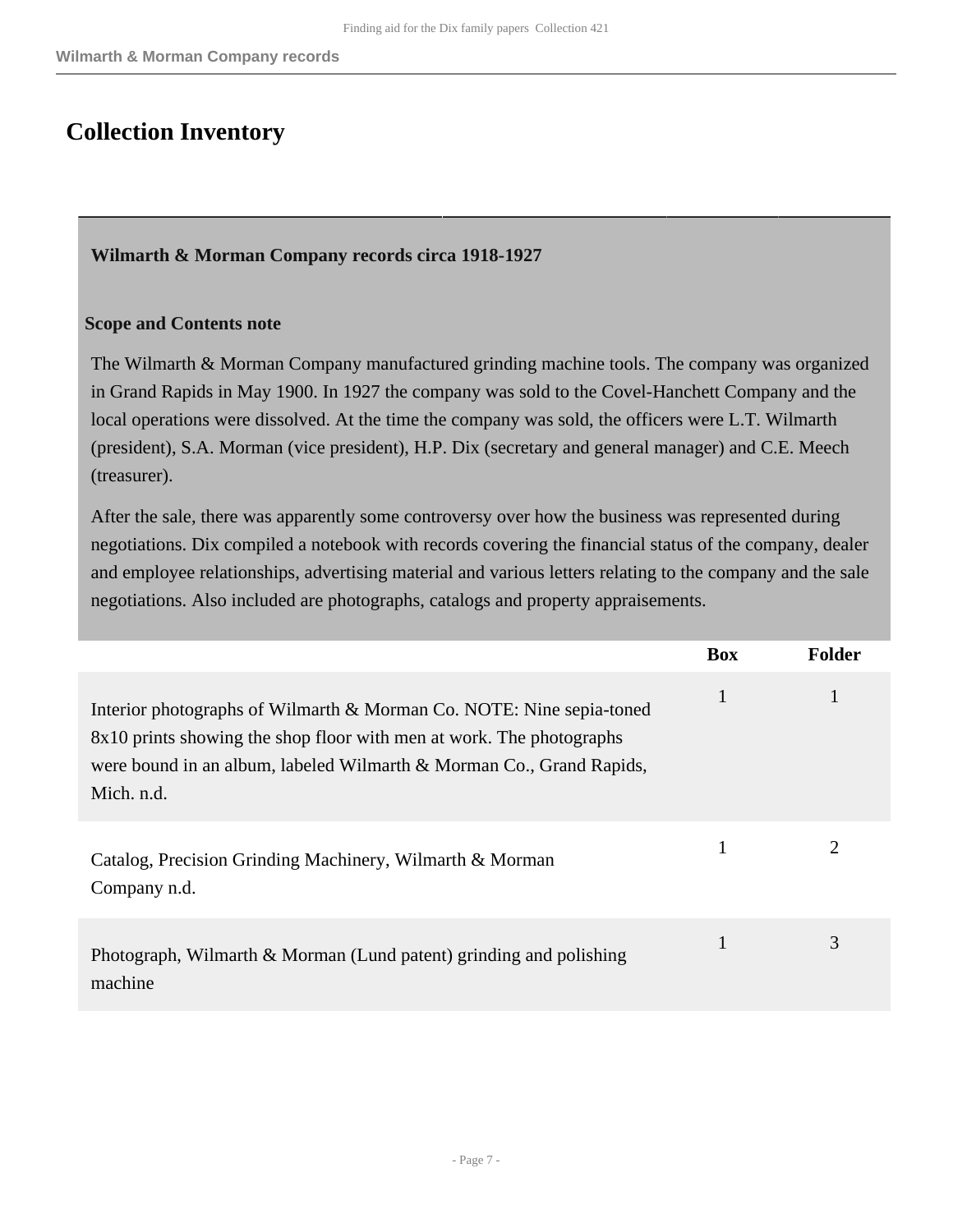| Appraisement, Property of Wilmarth & Morman Co. by The Lloyd-<br>Thomas Co. October 24, 1918                                      |   | vol |
|-----------------------------------------------------------------------------------------------------------------------------------|---|-----|
| Advertisement – Wilmarth & Morman No. 78 Super Surface Grinder n.d.                                                               |   |     |
| Wilmarth & Morman Company, Analysis of Financial Status and<br>Operations, 1922-1927, inclusive by Seidman & Seidman June 1, 1927 | 5 |     |

### **Scrapbook**

#### **Scope and Contents note**

Records and photographs of Wilmarth & Morman Company, compiled by H.P. Dix. The material was originally in a binder, separated by tabs. The original order was as listed below. The Lloyd-Thomas Co. Appraisal was found with other material.

|                                                                                                         | <b>Box</b> | <b>Folder</b> |
|---------------------------------------------------------------------------------------------------------|------------|---------------|
| Introduction, index and text (pages 2-30)                                                               | 1          | 4             |
| Exhibits B, C, D, E, F and G – letters, list of foreign dealers, Costs and a<br>Cost System by H.P. Dix | 1          | 5             |
| Exhibit $H$ – Photographs                                                                               |            | 6             |
| Exhibit $I -$ Advertising                                                                               |            |               |
| Exhibit $I -$ Advertising, oversize                                                                     | 5          | 3             |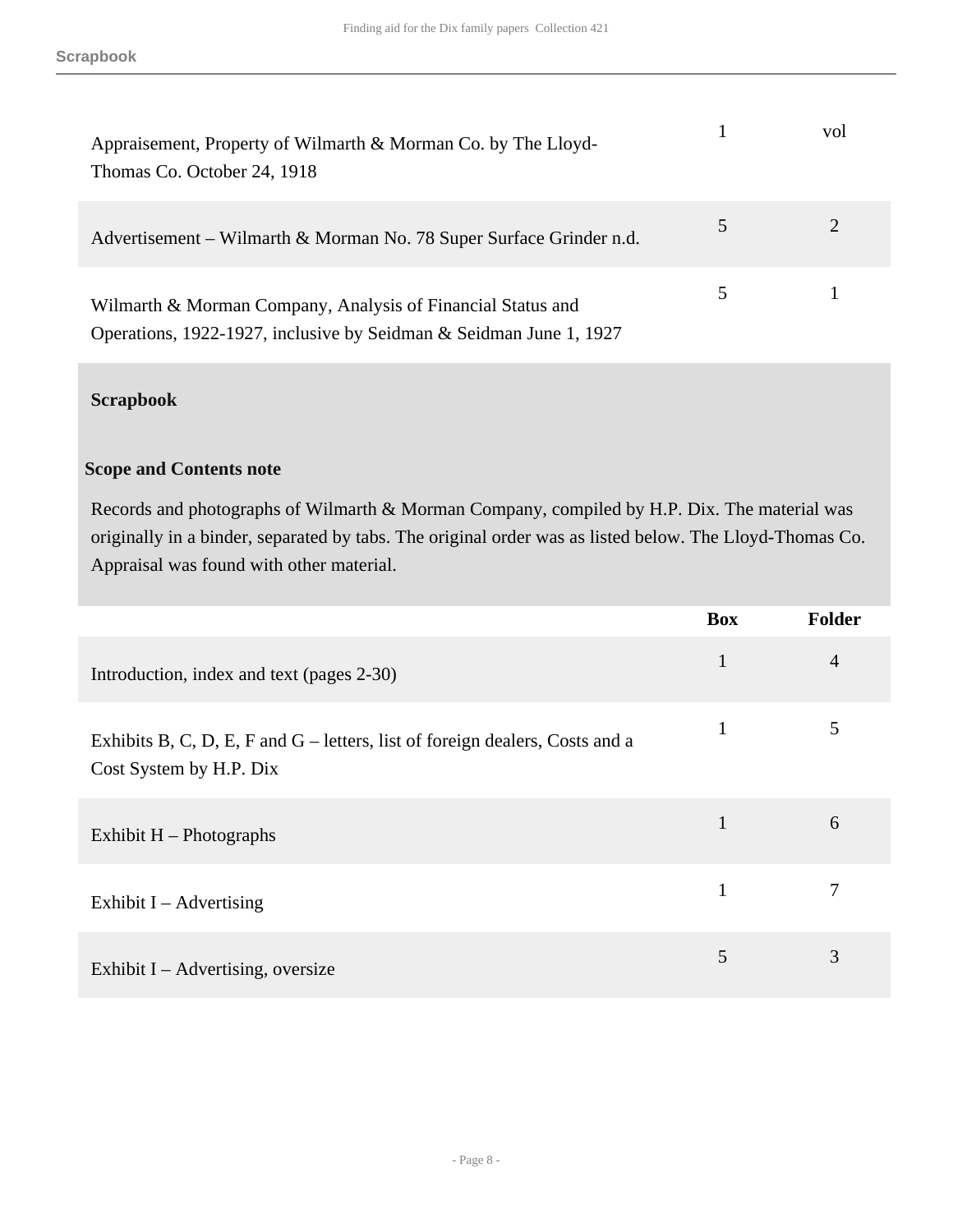| Exhibit $A$ – Net sales curves             |        |        |
|--------------------------------------------|--------|--------|
| Exhibit J – The Lloyd-Thomas Co. Appraisal | $\sim$ | $\sim$ |

#### <span id="page-8-0"></span>**Papers on Eulabee Dix 1959-1995**

#### **Scope and Contents note**

Eulabee Dix (1878 – June 14, 1961) was an American artist who primarily painted portrait miniatures. Eulabee gained national recognition for her work and is featured in the National Museum of Women in the Arts (NMWA). She lived in Grand Rapids from 1895 to 1899, with her family. Her brother, Horace P. Dix, Jr., stayed in Grand Rapids and married Helen Morman (daughter of S.A. Morman).

Included here are photographs of her works and pamphlets and ephemera from exhibits. Also included are letters discussing establishing a gallery at the NMWA, as well as sales and donations of her paintings by family members. Also of note is a copy of an unpublished memoir by Eulabee's daughter.

|                                                                                                     | <b>Box</b> | <b>Folder</b> |
|-----------------------------------------------------------------------------------------------------|------------|---------------|
| Photographs, exhibit at National Art Museum, Lisbon,<br>Portugal 1959/1960                          | 3          | 1             |
| Correspondence 1981-1994                                                                            | 3          | 2             |
| List of miniatures for possible exhibition at the Grand Rapids Art Museum,<br>with photographs 1987 | 3          | 3             |
| Exhuming Eulabee: Recollections of her daughter, Joan Gaines 1990                                   | 3          | 4             |
| Book proposal, correspondence – Jo Ann Ridley Circa 1993-1995                                       | 3          | 5             |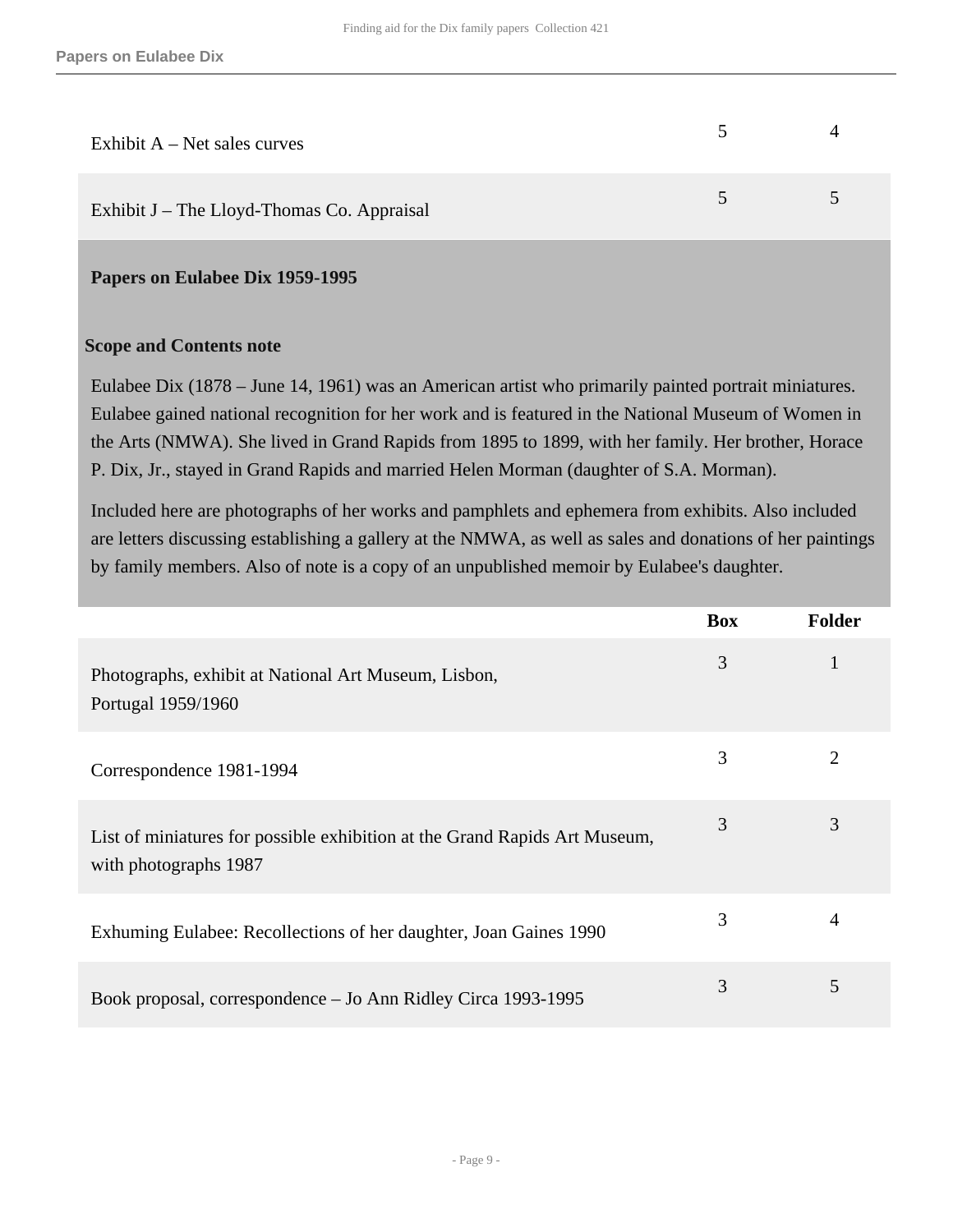<span id="page-9-0"></span>

| <b>Scope and Contents note</b><br>Samuel Dix was on the board of directors and at various times was on<br>the finance committee, the nominating committee and was the chairman<br>of the Federation Affairs committee. The papers consist mostly of<br>correspondence, with occasional reports or other documents. They<br>provide insight into the inner workings of the Grand Rapids Symphony<br>during a period of change, as the Symphony transitioned into hiring full-<br>time, professional musicians. |                 |                     |
|---------------------------------------------------------------------------------------------------------------------------------------------------------------------------------------------------------------------------------------------------------------------------------------------------------------------------------------------------------------------------------------------------------------------------------------------------------------------------------------------------------------|-----------------|---------------------|
|                                                                                                                                                                                                                                                                                                                                                                                                                                                                                                               |                 |                     |
| <b>Grand Rapids Symphony Society, correspondence and</b><br>papers 1958-1968                                                                                                                                                                                                                                                                                                                                                                                                                                  | <b>Box</b><br>3 | <b>Folder</b><br>14 |
| Sam Dix papers 1958-1996                                                                                                                                                                                                                                                                                                                                                                                                                                                                                      |                 |                     |
| Photograph, portrait of Nina Gabrilovich/Gabrilowitsch (granddaughter of<br>Mark Twain)                                                                                                                                                                                                                                                                                                                                                                                                                       | 3               | 9                   |
| Miscellaneous                                                                                                                                                                                                                                                                                                                                                                                                                                                                                                 | 3               | 11                  |
| Photograph, display frames                                                                                                                                                                                                                                                                                                                                                                                                                                                                                    | 3               | 10                  |
| Ephemera – National Museum of Women in the Arts                                                                                                                                                                                                                                                                                                                                                                                                                                                               | 3               | 8                   |
| Ephemera – Grand Rapids Art Museum                                                                                                                                                                                                                                                                                                                                                                                                                                                                            | 3               | $\overline{7}$      |
|                                                                                                                                                                                                                                                                                                                                                                                                                                                                                                               |                 |                     |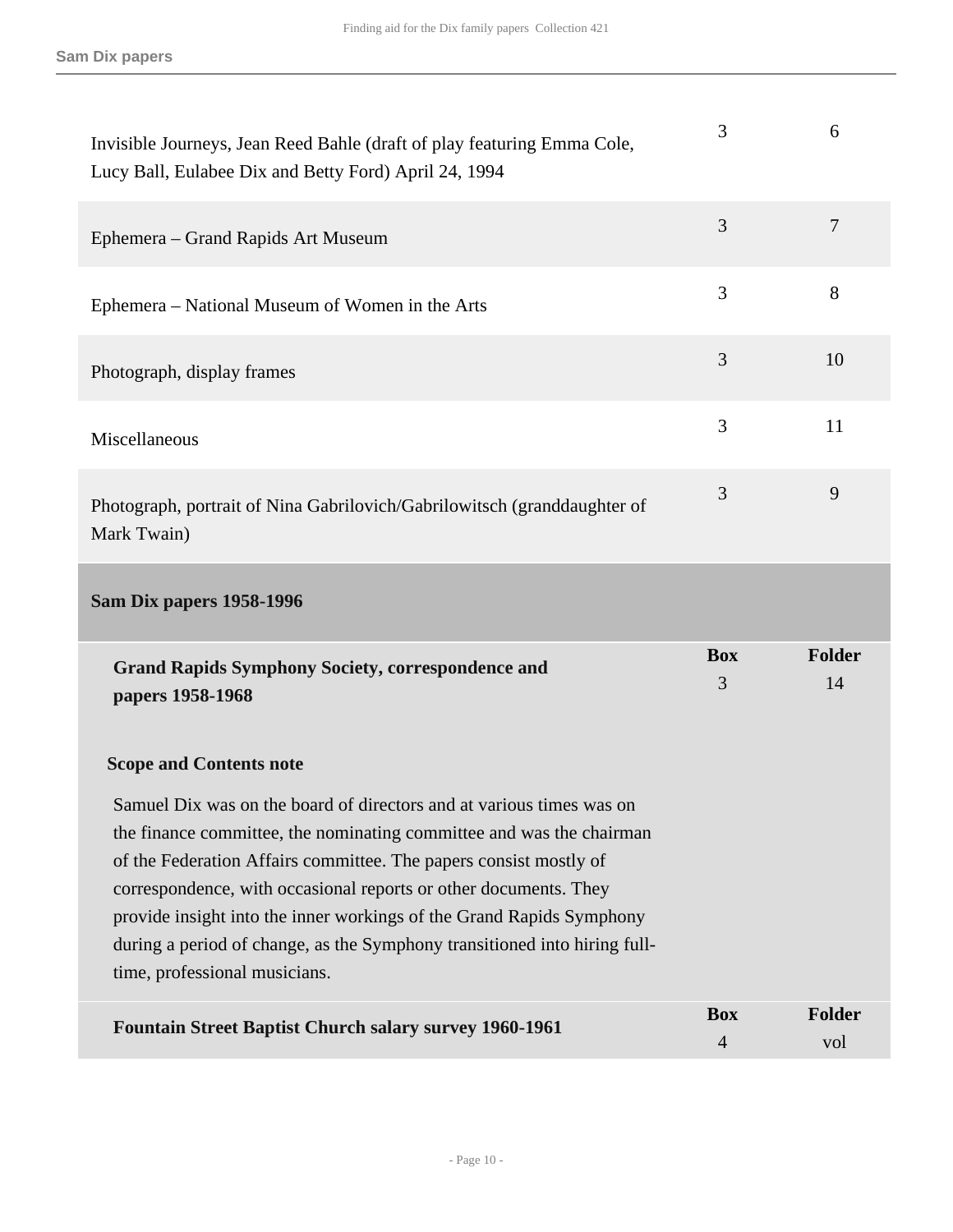| <b>Scope and Contents note</b> |                                                                           |
|--------------------------------|---------------------------------------------------------------------------|
|                                |                                                                           |
|                                | Samuel Dix completed a salary survey for Fountain Street Baptist          |
|                                | Church. It established salary ranges for each position at the church,     |
|                                | as well as review and increase policies. The survey collected job         |
|                                | descriptions, salary ranges and policies from Grand Rapids area churches, |
|                                | as well as national statistics. The papers include correspondence,        |
|                                | summary statistics tables and responses from local and national churches. |
|                                |                                                                           |

|                                                                      | Box | <b>Folder</b> |
|----------------------------------------------------------------------|-----|---------------|
| Loose papers, Fountain Street Baptist Church salary survey 1960-1961 |     |               |

#### **Abortion Reform 1969-1977**

#### **Scope and Contents note**

In the late 1960s to early 1970s, several groups worked to reform abortion law in Michigan. A 1972 ballot initiative sought to legalize abortion in the state. It was voted down, but the Supreme Court decision on Roe v. Wade in 1973 legalized abortion in the United States.

Leading up to the 1972 ballot initiative, Dix worked to change the conversation in the media about abortion. Dix thought that the Grand Rapids Press showed news bias in their coverage of the issue, reflecting the conservative nature of the community.

After Roe v. Wade, Dix helped organize the New Clinic for Women, an abortion clinic serving a large portion of Michigan. Dix was involved with several organizations, including the West Michigan Abortion Reform Campaign, the West Michigan Council for the Study of Abortion, the Michigan Coordinating Committee for Abortion Law Reform and the West Michigan Pregnancy Termination Board.

His papers include letters with local clergy, lawyers, educators and doctors. In particular, he corresponded with Duncan Littlefair, Spike S. Martin, Veryl N. Meyers, Gerald Elliott and Werner Veit. At the state and national level, Jack M. Stack and Jimmye Kimmey were frequent correspondents. Dix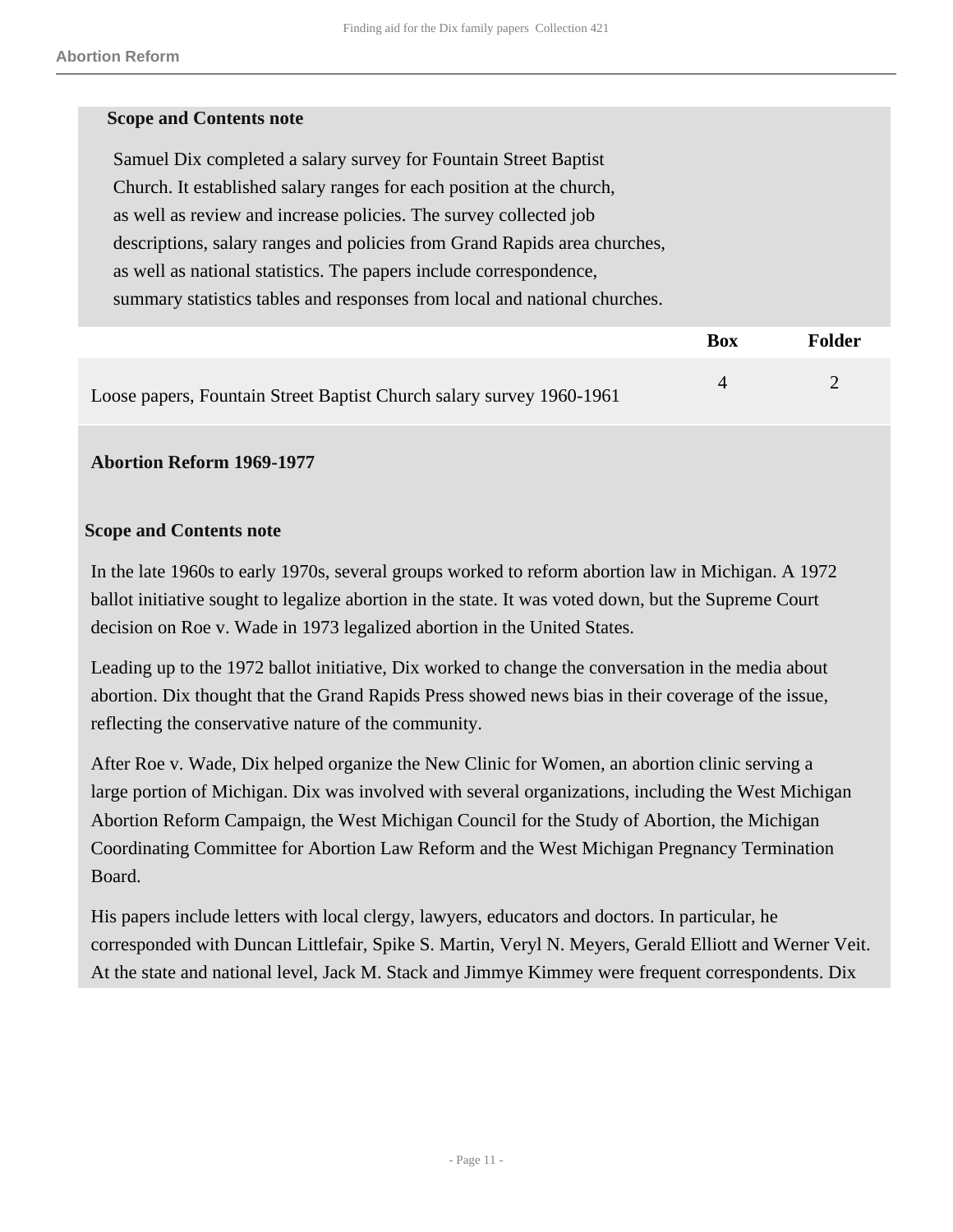**West Michigan Abortion Reform Campaign, S.M.Dix Associates Inc. – booklets...**

also wrote many letters to Gerald R. Ford and received several replies. Also included are some materials on population control, including the West Michigan Chapter of Zero Population Growth (ZPG).

## **West Michigan Abortion Reform Campaign, S.M.Dix Associates Inc. – booklets of news clippings, mostly from the Grand Rapids Press 1969-1972**

|                                                                                                         | <b>Box</b>     | <b>Folder</b>  |
|---------------------------------------------------------------------------------------------------------|----------------|----------------|
| I: General progress in acceptance of abortion reform June 1969-August<br>1970                           | $\mathbf{1}$   | $\mathbf{1}$   |
| II: Success in Michigan Senate and the build up of resistance to<br>reform September 1970-December 1971 | $\mathbf{1}$   | $\overline{2}$ |
| III: Beginning of solid opposition to abortion reform January 1972-<br>November 7, 1972                 | 1              | $\overline{2}$ |
| IV: Paid advertising October 1-November 7, 1972                                                         | $\mathbf{1}$   | $\overline{2}$ |
| Post election news and editorial comment                                                                | $\mathbf{1}$   | $\overline{2}$ |
|                                                                                                         | <b>Box</b>     | <b>Folder</b>  |
| Abortion study and opinion survey                                                                       | $\overline{2}$ | 5              |
| West Michigan Council for the Study of Abortion, correspondence<br>file 1969-1972                       | $\overline{2}$ | $3 - 4$        |
| Abortion Reform Facts, Issues and Answers, Michigan Council for the<br>Study of Abortion September 1972 | $\overline{2}$ | 6              |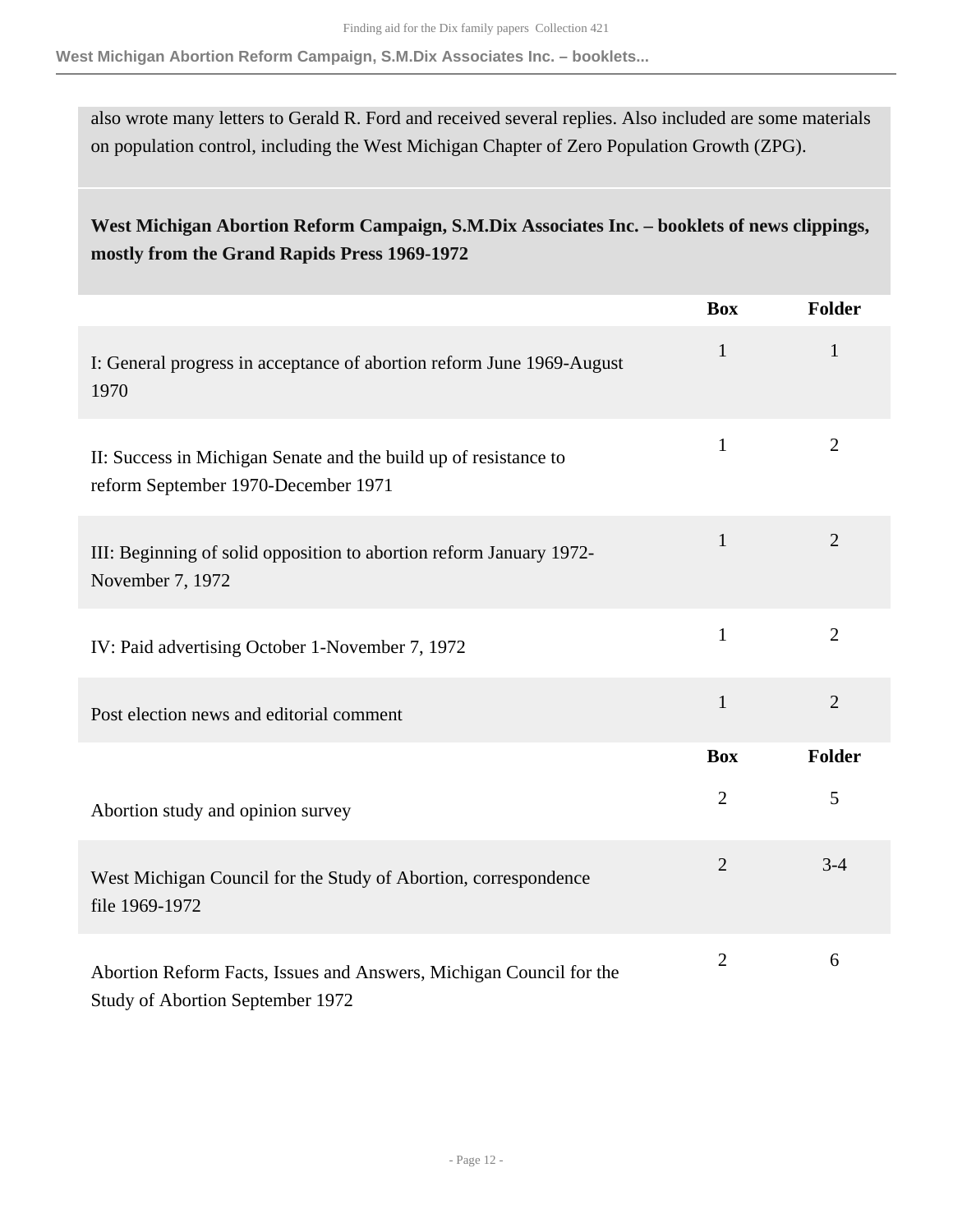| Facts on the abortion referendum question Circa 1972                                                                                     |                |     |
|------------------------------------------------------------------------------------------------------------------------------------------|----------------|-----|
| West Michigan Pregnancy Termination Board / New Clinic for Women,<br>papers 1973-1974                                                    | 1              | 8-9 |
| Miscellaneous, including newsletters, correspondence (including Jerry<br>Ford), articles, news clippings, one photograph Circa 1972-1977 | $\overline{2}$ | 8   |
| <b>Energy papers</b>                                                                                                                     |                |     |

#### **Scope and Contents note**

Dix researched and compiled reports on energy sources in the United States, for use by Gerald R. Ford when he was vice president and president. Included here is one of those reports and a document detailing Dix's experiences in attempting to bring the energy crisis to the attention of American citizens.

|                                                                                                                                                                                                               | <b>Box</b>      | <b>Folder</b> |
|---------------------------------------------------------------------------------------------------------------------------------------------------------------------------------------------------------------|-----------------|---------------|
| Energy – a critical decision for the United States Economy: a record of<br>the experience in publishing and an analysis of the current U.S. Economic<br>problem, S.M. Dix Associates Inc. December 1978       | 3               | 12            |
| Energy: last report to President Ford: a critical decision for the United<br>States Economy, by Samuel M. Dix 1977                                                                                            | 3               | 13            |
| <b>Cannon Monitors, papers 1992</b><br><b>Scope and Contents note</b>                                                                                                                                         | <b>Box</b><br>3 | Folder<br>15  |
| The Cannon Monitors was a political group formed in 1992 in response<br>to problems in the township government in Cannon Township. The<br>group, organized by Sam Dix, acted as a political watchdog. Between |                 |               |